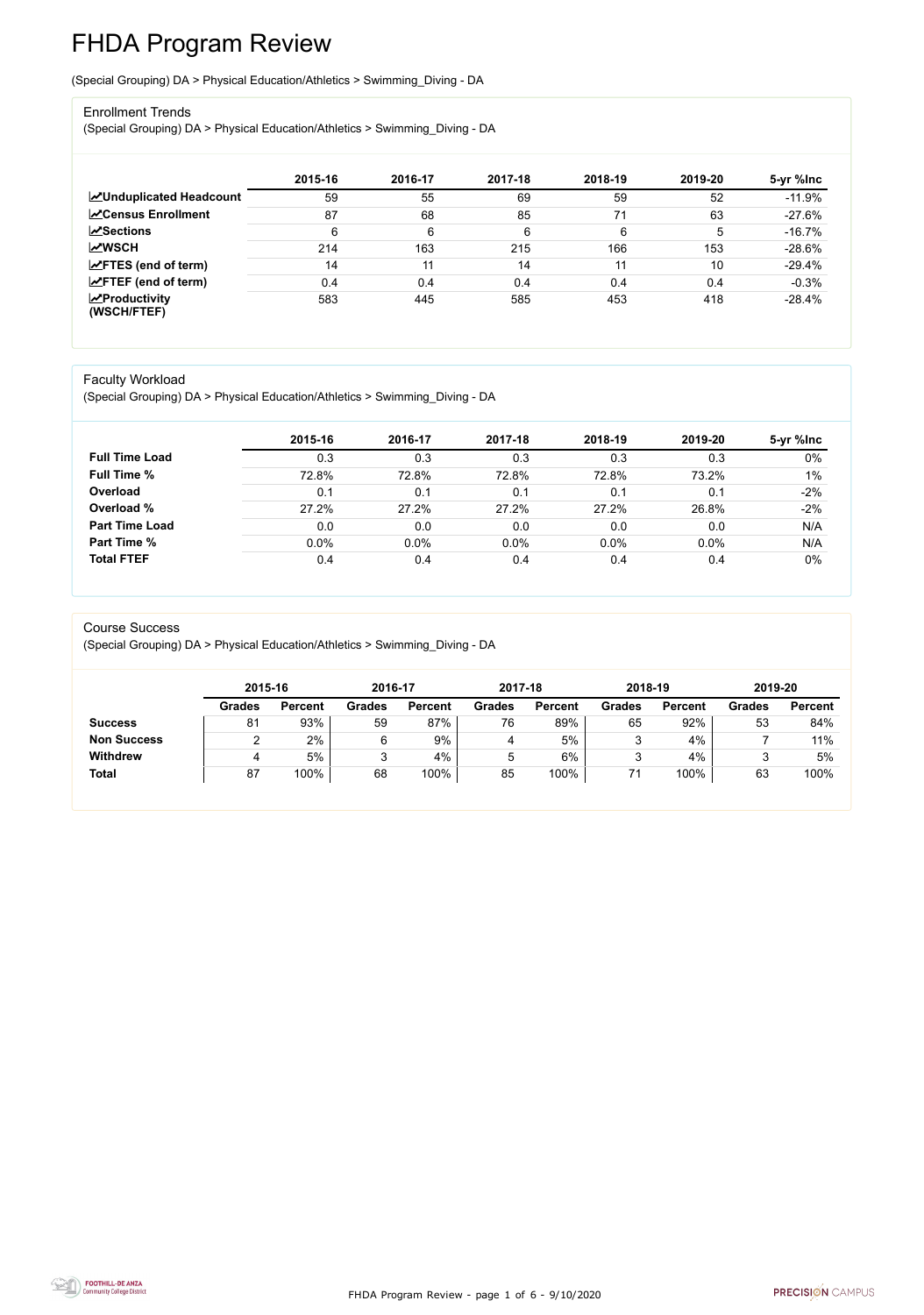FHDA Program Review - page 2 of 6 - 9/10/2020



## Course Success for African American, Latinx, and Filipinx Students

### Course Success for Asian, Native American, Pacific Islander, White, and Decline to State Students

|                    | 2015-16       |                | 2016-17       |                | 2017-18       |                | 2018-19       |                | 2019-20           |                |
|--------------------|---------------|----------------|---------------|----------------|---------------|----------------|---------------|----------------|-------------------|----------------|
|                    | <b>Grades</b> | <b>Percent</b> | <b>Grades</b> | <b>Percent</b> | <b>Grades</b> | <b>Percent</b> | <b>Grades</b> | <b>Percent</b> | <b>Grades</b>     | <b>Percent</b> |
| <b>Success</b>     | 30            | 88%            | 22            | 92%            | 19            | 86%            | 15            | 75%            | 24                | 89%            |
| <b>Non Success</b> |               | 6%             |               | 4%             |               | 5%             |               | 10%            |                   | 7%             |
| <b>Withdrew</b>    |               | 6%             |               | 4%             |               | 9%             |               | 15%            |                   | 4%             |
| <b>Total</b>       | 34            | 100%           | 24            | 100%           | 22            | 100%           | 20            | 100%           | ົ<br>$\mathbf{r}$ | 100%           |

|                    | 2015-16       |                | 2016-17       |                | 2017-18       |                | 2018-19       |                | 2019-20       |                |
|--------------------|---------------|----------------|---------------|----------------|---------------|----------------|---------------|----------------|---------------|----------------|
|                    | <b>Grades</b> | <b>Percent</b> | <b>Grades</b> | <b>Percent</b> | <b>Grades</b> | <b>Percent</b> | <b>Grades</b> | <b>Percent</b> | <b>Grades</b> | <b>Percent</b> |
| <b>Success</b>     | 51            | 96%            | 37            | 84%            | 57            | 90%            | 50            | 98%            | 29            | 81%            |
| <b>Non Success</b> |               | $0\%$          | ხ             | $11\%$         |               | 5%             |               | 2%             | ხ             | 14%            |
| <b>Withdrew</b>    |               | 4%             |               | 5%             |               | 5%             |               | 0%             |               | 6%             |
| <b>Total</b>       | 53            | 100%           | 44            | 100%           | 63            | 100%           | 51            | 100%           | 36            | 100%           |
|                    |               |                |               |                |               |                |               |                |               |                |

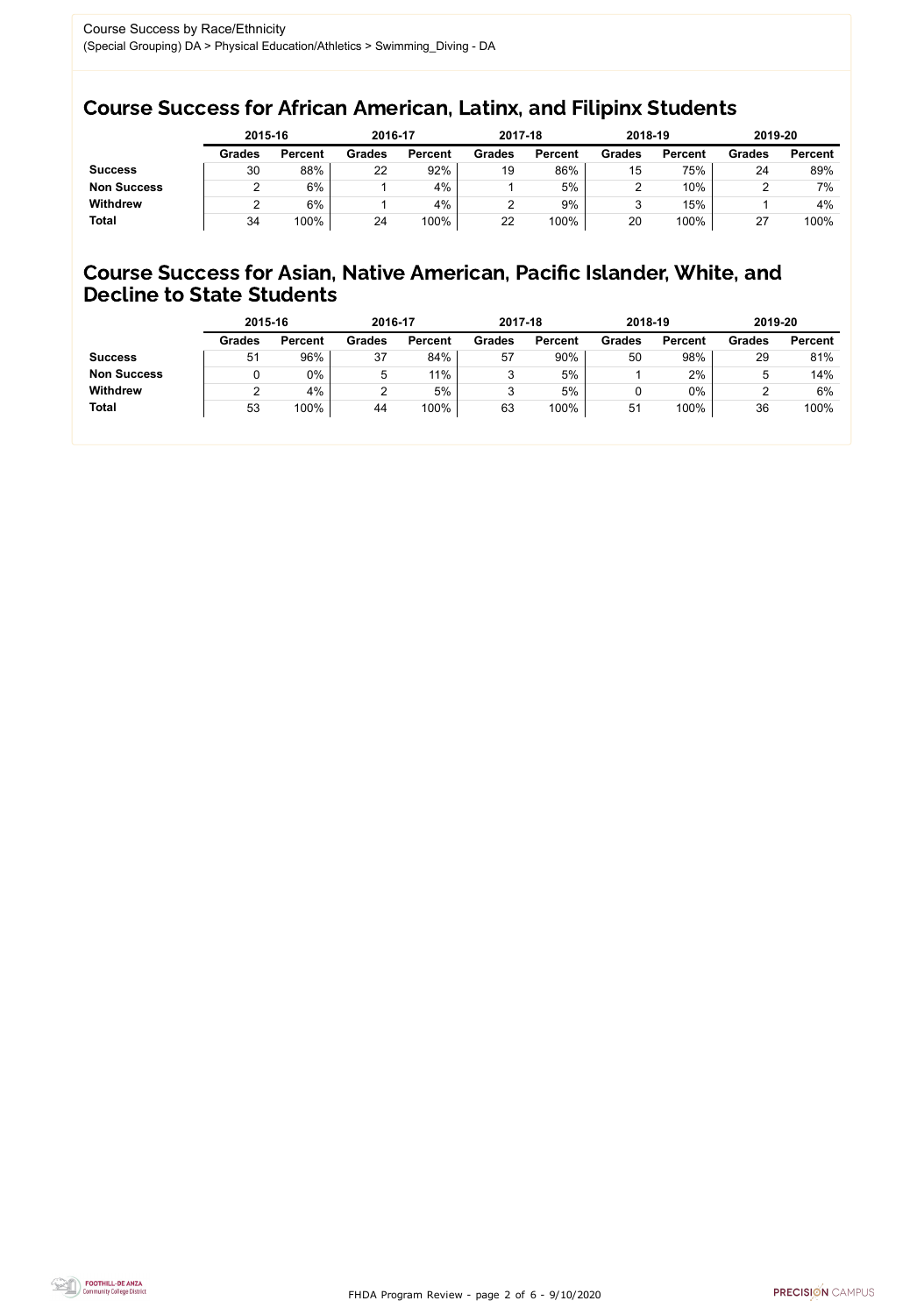FHDA Program Review - page 3 of 6 - 9/10/2020



Some courses may continue to be listed but no longer have data due to renumbering or because the course was not offered in the past five years.



# by Gender

|               | 2015-16 |                | 2016-17 |                | 2017-18 |                | 2018-19 |                | 2019-20 |                |
|---------------|---------|----------------|---------|----------------|---------|----------------|---------|----------------|---------|----------------|
|               | Enr     | <b>Percent</b> | Enr     | <b>Percent</b> | Enr     | <b>Percent</b> | Enr     | <b>Percent</b> | Enr     | <b>Percent</b> |
| <b>Female</b> | 42      | 48%            | 33      | 49%            | 41      | 48%            | 23      | 32%            | 33      | 52%            |
| <b>Male</b>   | 45      | 52%            | 35      | 51%            | 44      | 52%            | 48      | 68%            | 30      | 48%            |
| <b>Total</b>  | 87      | 100%           | 68      | 100%           | 85      | 100%           |         | 100%           | 63      | 100%           |

# by Ethnicity

|                         | 2015-16 |                |     | 2016-17        |     | 2017-18        |     | 2018-19        | 2019-20 |                |
|-------------------------|---------|----------------|-----|----------------|-----|----------------|-----|----------------|---------|----------------|
|                         | Enr     | <b>Percent</b> | Enr | <b>Percent</b> | Enr | <b>Percent</b> | Enr | <b>Percent</b> | Enr     | <b>Percent</b> |
| <b>African American</b> |         | $1\%$          | 0   | $0\%$          |     | $1\%$          | 2   | 3%             | 0       | $0\%$          |
| Asian                   | 22      | 25%            | 19  | 28%            | 34  | 40%            | 31  | 44%            | 23      | 37%            |
| <b>Filipinx</b>         | 6       | 7%             | 4   | 6%             | 6   | 7%             | 5   | 7%             | 6       | 10%            |
| Latinx                  | 27      | 31%            | 20  | 29%            | 15  | 18%            | 13  | 18%            | 21      | 33%            |
| <b>Native American</b>  |         | $0\%$          | 0   | $0\%$          | 0   | $0\%$          | 0   | $0\%$          |         | 2%             |
| <b>Pacific Islander</b> | 2       | 2%             | 0   | $0\%$          |     | 1%             | 0   | $0\%$          |         | 2%             |
| White                   | 29      | 33%            | 24  | 35%            | 27  | 32%            | 20  | 28%            | 11      | 17%            |
| <b>Decline to State</b> |         | $0\%$          |     | $1\%$          |     | $1\%$          | 0   | $0\%$          | 0       | $0\%$          |
| <b>Total</b>            | 87      | 100%           | 68  | 100%           | 85  | 100%           | 71  | 100%           | 63      | 100%           |

# by Age

|              | 2015-16 |                |     | 2016-17        |                | 2017-18        |        | 2018-19        |                | 2019-20        |  |
|--------------|---------|----------------|-----|----------------|----------------|----------------|--------|----------------|----------------|----------------|--|
|              | Enr     | <b>Percent</b> | Enr | <b>Percent</b> | Enr            | <b>Percent</b> | Enr    | <b>Percent</b> | Enr            | <b>Percent</b> |  |
| 19 or less   | 17      | 20%            | 17  | 25%            | 20             | 24%            | 24     | 34%            |                | 14%            |  |
| $20 - 24$    | 62      | 71%            | 44  | 65%            | 53             | 62%            | 44     | 62%            | 4 <sup>1</sup> | 65%            |  |
| 25-39        |         | 7%             | 4   | 6%             | 10             | 12%            | ≏<br>J | 4%             | 10             | 16%            |  |
| $40 +$       |         | 2%             |     | 4%             | $\overline{2}$ | 2%             |        | $0\%$          |                | 5%             |  |
| <b>Total</b> | 87      | 100%           | 68  | 100%           | 85             | 100%           | 71     | 100%           | 63             | 100%           |  |

## by Education Level

|                           | 2015-16 |                |     | 2016-17        |     | 2017-18        | 2018-19 |                | 2019-20 |                |
|---------------------------|---------|----------------|-----|----------------|-----|----------------|---------|----------------|---------|----------------|
|                           | Enr     | <b>Percent</b> | Enr | <b>Percent</b> | Enr | <b>Percent</b> | Enr     | <b>Percent</b> | Enr     | <b>Percent</b> |
| <b>Bachelor or higher</b> | っ<br>J  | 3%             | 3   | 4%             | 4   | 5%             |         | $0\%$          |         | 11%            |
| <b>Associate</b>          |         | 2%             |     | $0\%$          |     | 0%             |         | $0\%$          |         | $0\%$          |
| <b>HS/Equivalent</b>      | 77      | 89%            | 57  | 84%            | 78  | 92%            | 67      | 94%            | 50      | 79%            |
| <b>All Other</b>          | 5       | 6%             | 8   | 12%            |     | 4%             |         | 6%             |         | 10%            |
| <b>Total</b>              | 87      | 100%           | 68  | 100%           | 85  | 100%           | 71      | 100%           | 63      | 100%           |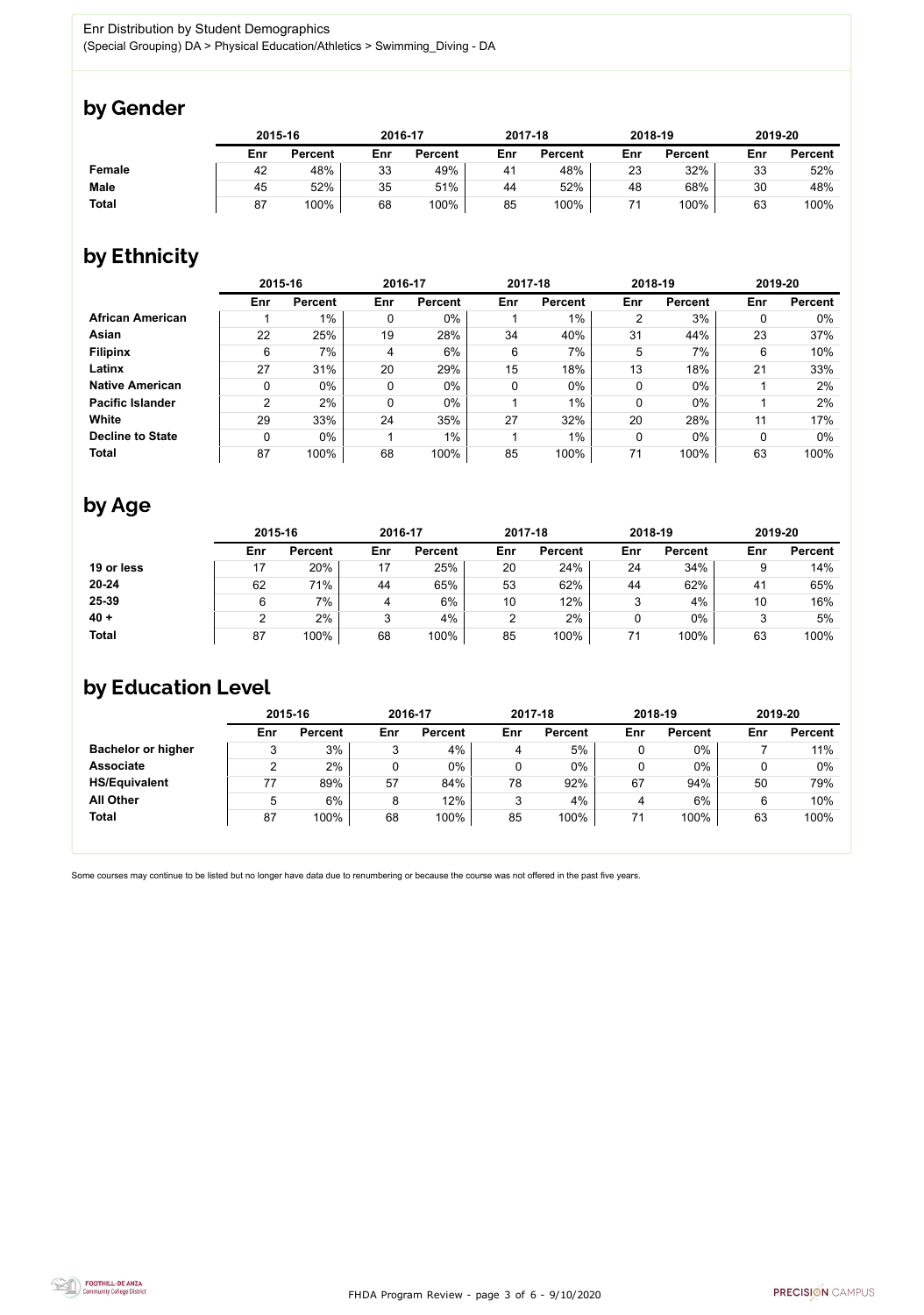FHDA Program Review - page 4 of 6 - 9/10/2020



#### Success Rates by Gender (Special Grouping) DA > Physical Education/Athletics > Swimming\_Diving - DA

|               | 2019-20        |                |                    |                |                 |                |               |                |  |  |  |
|---------------|----------------|----------------|--------------------|----------------|-----------------|----------------|---------------|----------------|--|--|--|
|               | <b>Success</b> |                | <b>Non Success</b> |                | <b>Withdrew</b> |                | <b>Total</b>  |                |  |  |  |
|               | <b>Grades</b>  | <b>Percent</b> | <b>Grades</b>      | <b>Percent</b> | <b>Grades</b>   | <b>Percent</b> | <b>Grades</b> | <b>Percent</b> |  |  |  |
| <b>Female</b> | 28             | 85%            | 3                  | 9%             | $\overline{2}$  | 6%             | 33            | 100%           |  |  |  |
| <b>Male</b>   | 25             | 83%            | 4                  | 13%            |                 | 3%             | 30            | 100%           |  |  |  |
| All           | 53             | 84%            | $\overline{7}$     | 11%            | 3               | 5%             | 63            | 100%           |  |  |  |
|               |                |                |                    | 2018-19        |                 |                |               |                |  |  |  |
|               | <b>Success</b> |                | <b>Non Success</b> |                | <b>Withdrew</b> |                | <b>Total</b>  |                |  |  |  |
|               | <b>Grades</b>  | <b>Percent</b> | <b>Grades</b>      | <b>Percent</b> | <b>Grades</b>   | <b>Percent</b> | <b>Grades</b> | <b>Percent</b> |  |  |  |
| <b>Female</b> | 19             | 83%            | $\overline{2}$     | 9%             | $\overline{2}$  | 9%             | 23            | 100%           |  |  |  |
| <b>Male</b>   | 46             | 96%            | $\mathbf 1$        | 2%             | 1               | 2%             | 48            | 100%           |  |  |  |
| All           | 65             | 92%            | 3                  | 4%             | 3               | 4%             | 71            | 100%           |  |  |  |
|               |                |                |                    | 2017-18        |                 |                |               |                |  |  |  |
|               | <b>Success</b> |                | <b>Non Success</b> |                | <b>Withdrew</b> |                | <b>Total</b>  |                |  |  |  |
|               | <b>Grades</b>  | <b>Percent</b> | <b>Grades</b>      | <b>Percent</b> | <b>Grades</b>   | <b>Percent</b> | <b>Grades</b> | <b>Percent</b> |  |  |  |
| <b>Female</b> | 36             | 88%            | $\overline{2}$     | 5%             | 3               | 7%             | 41            | 100%           |  |  |  |
| <b>Male</b>   | 40             | 91%            | $\overline{2}$     | 5%             | $\overline{2}$  | 5%             | 44            | 100%           |  |  |  |
| All           | 76             | 89%            | 4                  | 5%             | 5               | 6%             | 85            | 100%           |  |  |  |
|               |                |                |                    | 2016-17        |                 |                |               |                |  |  |  |
|               | <b>Success</b> |                | <b>Non Success</b> |                | <b>Withdrew</b> |                | <b>Total</b>  |                |  |  |  |
|               | <b>Grades</b>  | <b>Percent</b> | <b>Grades</b>      | <b>Percent</b> | <b>Grades</b>   | <b>Percent</b> | <b>Grades</b> | <b>Percent</b> |  |  |  |
| <b>Female</b> | 29             | 88%            | $\overline{2}$     | 6%             | $\overline{2}$  | 6%             | 33            | 100%           |  |  |  |
| <b>Male</b>   | 30             | 86%            | 4                  | 11%            |                 | 3%             | 35            | 100%           |  |  |  |
| All           | 59             | 87%            | 6                  | $9\%$          | $\mathfrak{S}$  | $4\%$          | 68            | 100%           |  |  |  |
|               |                |                |                    | 2015-16        |                 |                |               |                |  |  |  |
|               | <b>Success</b> |                | <b>Non Success</b> |                | <b>Withdrew</b> |                | <b>Total</b>  |                |  |  |  |
|               | <b>Grades</b>  | <b>Percent</b> | <b>Grades</b>      | <b>Percent</b> | <b>Grades</b>   | <b>Percent</b> | <b>Grades</b> | <b>Percent</b> |  |  |  |
| <b>Female</b> | 41             | 98%            | $\mathbf 0$        | $0\%$          |                 | 2%             | 42            | 100%           |  |  |  |
| <b>Male</b>   | 40             | 89%            | $\overline{2}$     | 4%             | 3               | 7%             | 45            | 100%           |  |  |  |
| All           | 81             | 93%            | $\overline{2}$     | 2%             | 4               | 5%             | 87            | 100%           |  |  |  |

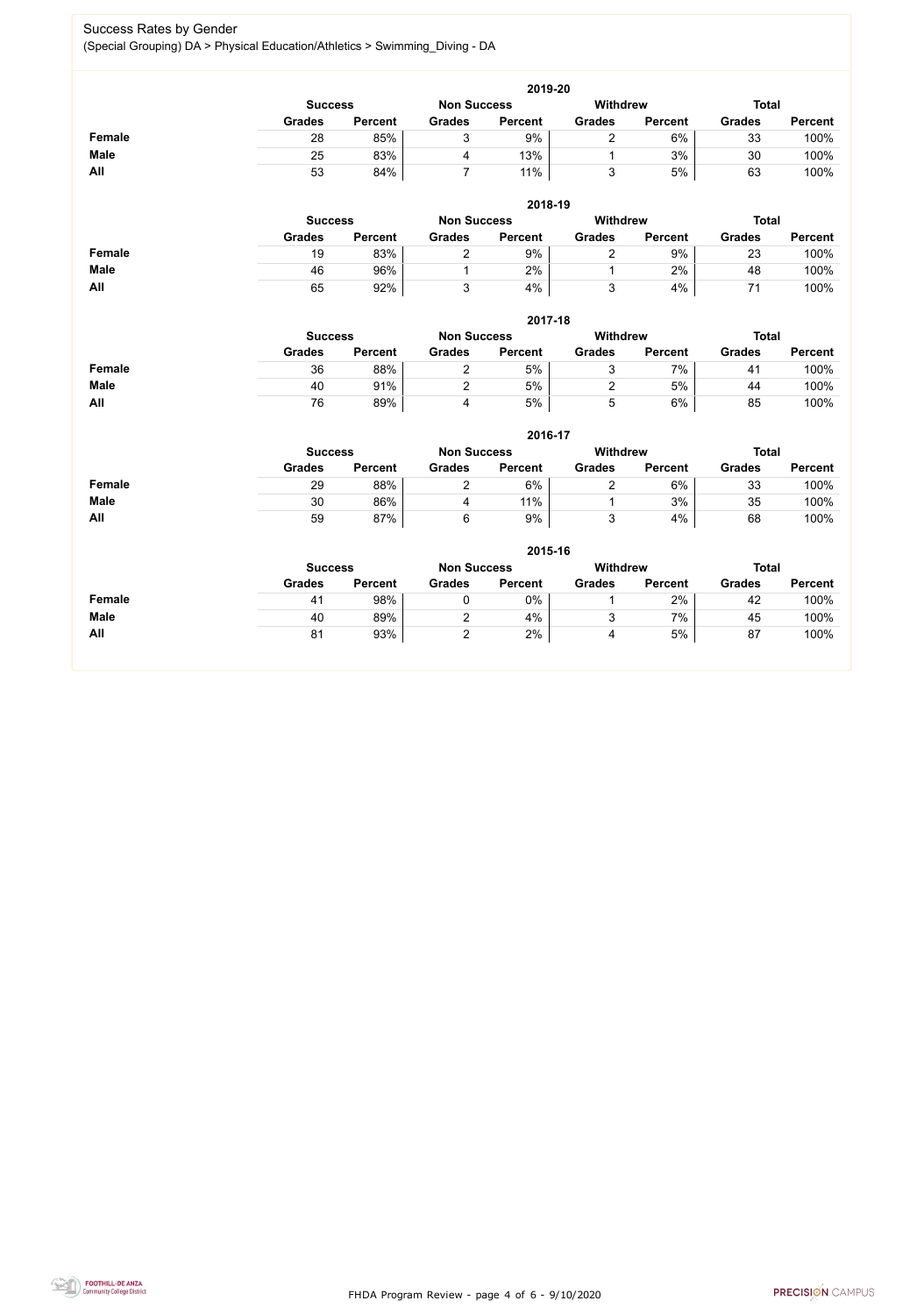FHDA Program Review - page 5 of 6 - 9/10/2020



#### Success Rates by Age (Special Grouping) DA > Physical Education/Athletics > Swimming\_Diving - DA

|            |                |                |                    | 2019-20        |                 |                |               |                |
|------------|----------------|----------------|--------------------|----------------|-----------------|----------------|---------------|----------------|
|            | <b>Success</b> |                | <b>Non Success</b> |                | <b>Withdrew</b> |                | <b>Total</b>  |                |
|            | <b>Grades</b>  | <b>Percent</b> | <b>Grades</b>      | <b>Percent</b> | <b>Grades</b>   | <b>Percent</b> | <b>Grades</b> | <b>Percent</b> |
| 19 or less |                | 100%           | 0                  | 0%             | 0               | $0\%$          | 9             | 100%           |
| $20 - 24$  | 35             | 85%            | 5                  | 12%            |                 | 2%             | 41            | 100%           |
| 25-39      |                | 70%            | $\mathcal{D}$      | 20%            |                 | 10%            | 10            | 100%           |
| $40 +$     |                | 67%            | 0                  | $0\%$          |                 | 33%            | ≏<br>J        | 100%           |
| All        | 53             | 84%            |                    | 11%            | 3               | 5%             | 63            | 100%           |

|            | 2018-19                              |                |               |                |                 |                |               |                |  |  |  |  |
|------------|--------------------------------------|----------------|---------------|----------------|-----------------|----------------|---------------|----------------|--|--|--|--|
|            | <b>Non Success</b><br><b>Success</b> |                |               |                | <b>Withdrew</b> |                | <b>Total</b>  |                |  |  |  |  |
|            | <b>Grades</b>                        | <b>Percent</b> | <b>Grades</b> | <b>Percent</b> | <b>Grades</b>   | <b>Percent</b> | <b>Grades</b> | <b>Percent</b> |  |  |  |  |
| 19 or less | 23                                   | 96%            |               | 0%             |                 | 4%             | 24            | 100%           |  |  |  |  |
| $20 - 24$  | 39                                   | 89%            | 3             | 7%             |                 | 5%             | 44            | 100%           |  |  |  |  |
| 25-39      | 3                                    | 100%           |               | $0\%$          | 0               | $0\%$          | 3             | 100%           |  |  |  |  |
| $40 +$     | 0                                    | N/A            |               | N/A            |                 | N/A            |               | 100%           |  |  |  |  |
| All        | 65                                   | 92%            | 3             | 4%             | 3               | 4%             | 71            | 100%           |  |  |  |  |

**2017-18**

|            | ZU17-18        |                    |               |                 |               |                |               |                |  |
|------------|----------------|--------------------|---------------|-----------------|---------------|----------------|---------------|----------------|--|
|            | <b>Success</b> | <b>Non Success</b> |               | <b>Withdrew</b> |               | <b>Total</b>   |               |                |  |
|            | <b>Grades</b>  | <b>Percent</b>     | <b>Grades</b> | <b>Percent</b>  | <b>Grades</b> | <b>Percent</b> | <b>Grades</b> | <b>Percent</b> |  |
| 19 or less | 19             | 95%                |               | 5%              |               | $0\%$          | 20            | 100%           |  |
| $20 - 24$  | 48             | 91%                |               | 2%              |               | 8%             | 53            | 100%           |  |
| 25-39      | 8              | 80%                |               | 20%             |               | $0\%$          | 10            | 100%           |  |
| $40 +$     |                | 50%                |               | 0%              |               | 50%            |               | 100%           |  |
| All        | 76             | 89%                | 4             | 5%              | 5             | 6%             | 85            | 100%           |  |

**2016-17**



|            | $2010 - 11$    |                |                    |                |                 |                |               |                |
|------------|----------------|----------------|--------------------|----------------|-----------------|----------------|---------------|----------------|
|            | <b>Success</b> |                | <b>Non Success</b> |                | <b>Withdrew</b> |                | <b>Total</b>  |                |
|            | <b>Grades</b>  | <b>Percent</b> | <b>Grades</b>      | <b>Percent</b> | <b>Grades</b>   | <b>Percent</b> | <b>Grades</b> | <b>Percent</b> |
| 19 or less | 17             | 100%           |                    | 0%             | 0               | 0%             | 17            | 100%           |
| $20 - 24$  | 38             | 86%            | 3                  | 7%             | າ<br>J          | 7%             | 44            | 100%           |
| 25-39      |                | 50%            |                    | 50%            | 0               | 0%             | 4             | 100%           |
| $40 +$     |                | 67%            |                    | 33%            | 0               | $0\%$          | 3             | 100%           |
| All        | 59             | 87%            | 6                  | 9%             | ◠<br>C          | 4%             | 68            | 100%           |

|            | 2015-16                              |                |               |                |                 |                |               |                |  |  |
|------------|--------------------------------------|----------------|---------------|----------------|-----------------|----------------|---------------|----------------|--|--|
|            | <b>Non Success</b><br><b>Success</b> |                |               |                | <b>Withdrew</b> |                | <b>Total</b>  |                |  |  |
|            | <b>Grades</b>                        | <b>Percent</b> | <b>Grades</b> | <b>Percent</b> | <b>Grades</b>   | <b>Percent</b> | <b>Grades</b> | <b>Percent</b> |  |  |
| 19 or less | 14                                   | 82%            | ν             | 0%             | 3               | 18%            | 17            | 100%           |  |  |
| $20 - 24$  | 59                                   | 95%            |               | 3%             |                 | 2%             | 62            | 100%           |  |  |
| 25-39      | 6                                    | 100%           | 0             | $0\%$          |                 | 0%             | 6             | 100%           |  |  |
| $40 +$     | ⌒                                    | 100%           | 0             | 0%             |                 | 0%             | າ             | 100%           |  |  |
| All        | 81                                   | 93%            | ⌒             | 2%             | 4               | 5%             | 87            | 100%           |  |  |